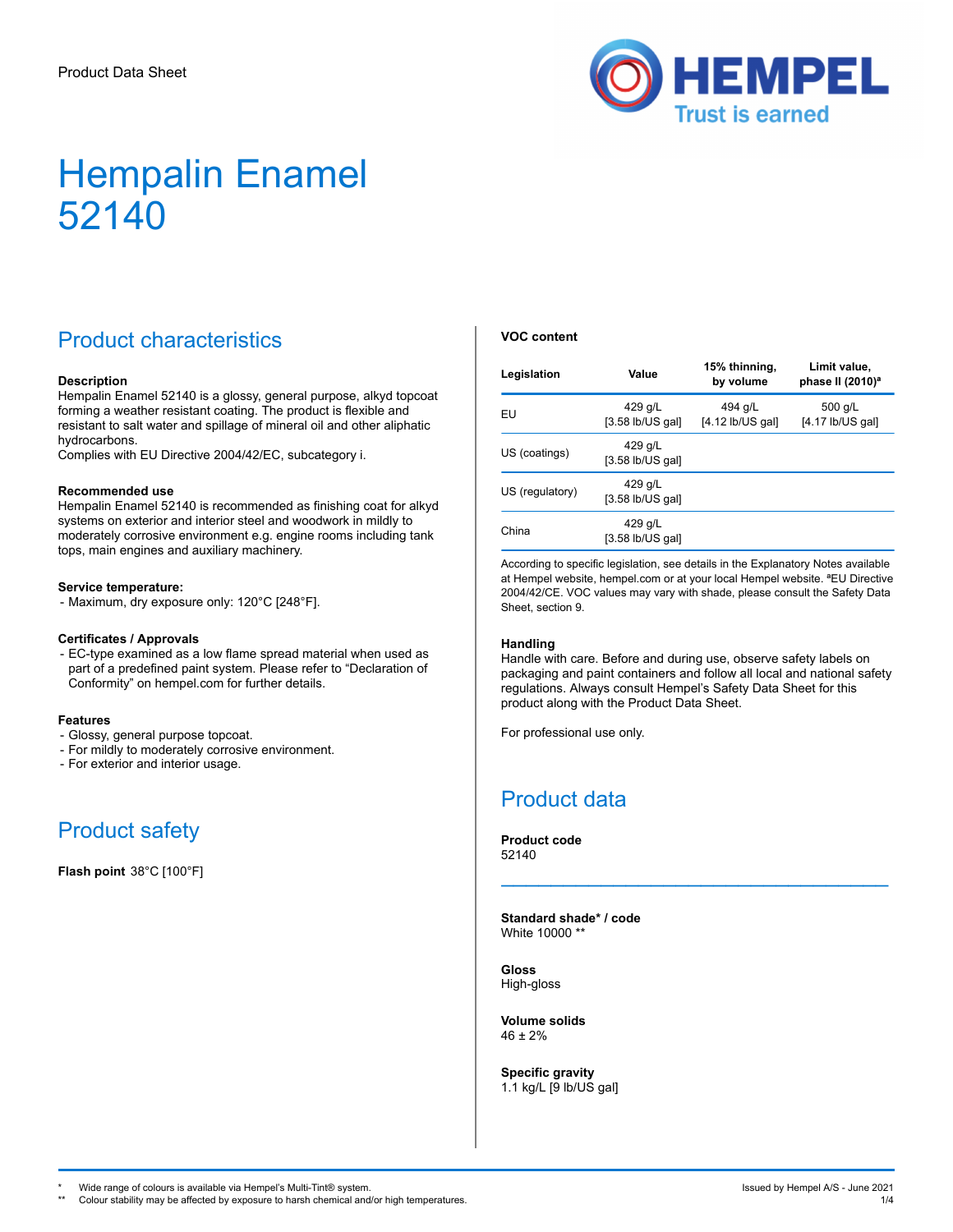

#### **Reference dry film thickness** 30 micron [1.2 mils]

**Aluminium shade / code** Aluminium grey 19000

**Gloss**

Please consult Hempel's Guideline on aluminium pigmented coatings.

 $\mathcal{L}_\mathcal{L}$  , which is a set of the set of the set of the set of the set of the set of the set of the set of the set of the set of the set of the set of the set of the set of the set of the set of the set of the set of

**Volume solids**  $40 + 2%$ 

**Specific gravity** 1 kg/L [8 lb/US gal]

**Reference dry film thickness** 30 micron [1.2 mils]

### Surface preparation

#### **Cleanliness**

- According to Hempel's Specification.

New build: - According to Hempel's Specification.

Maintenance and Repair - According to Hempel's Specification.

Consult Hempel's separate Surface Preparation Guidelines for more details.

## Application

**Mixing ratio** Stir well before use.

**Thinner** Hempel's Thinner 08230

#### **Cleaner**

Hempel's Thinner 08230

#### **Application method**

| Tool          | <b>Thinning</b><br>max vol. | <b>Application parameters</b>                                 |
|---------------|-----------------------------|---------------------------------------------------------------|
| Airless spray | 5%                          | Nozzle pressure: 150 bar [2200 psi]<br>Nozzle orifice: 0.018" |
| Air spray     | 15%                         | Not Applicable.                                               |
| Brush/Roller  | 5%                          | Not Applicable.                                               |

If brush or roller application is used, more coats will be necessary to achieve the specified dry film thickness. To comply with Korean VOC regulation, thinning is limited to max. vol. 1%. Spray data are indicative and subject to adjustment. Pressure is for a material temperature of 20°C [68°F].

#### **Film thickness**

| <b>Specification range</b>    | Low                                                                    | High                                  | Recommended                                          |  |
|-------------------------------|------------------------------------------------------------------------|---------------------------------------|------------------------------------------------------|--|
| Dry film thickness            | 25 micron<br>40 micron<br>$[1.0 \text{ mils}]$<br>$[1.6 \text{ mils}]$ |                                       | 30 micron<br>$[1.2 \text{ mils}]$                    |  |
| Wet film thickness            | 50 micron<br>[2 mils]                                                  | 90 micron<br>$[3.5 \text{ mils}]$     | 70 micron<br>$[2.5 \text{ mils}]$                    |  |
| Theoretical spreading<br>rate | 18 $m^2/L$<br>$[730$ sq $ft/US$<br>gal]                                | 11 $m^2/L$<br>$[450$ sq ft/US<br>gal] | $15 \text{ m}^2/\text{L}$<br>$[610$ sq ft/US<br>gal] |  |

Product may be specified in another film thickness than indicated depending on purpose and area of use. This will alter spreading rate, drying and curing time and overcoating interval. For best performance, avoid excessive film thickness.

#### **Application conditions**

- To avoid condensation, apply on a clean and dry surface with a temperature that is at least 3°C [5°F] above the dew point.
- Surface temperature must be above 10°C [50°F] during application and curing.

#### **Application remarks**

- Two coats of the topcoat may be necessary to obtain full hiding power.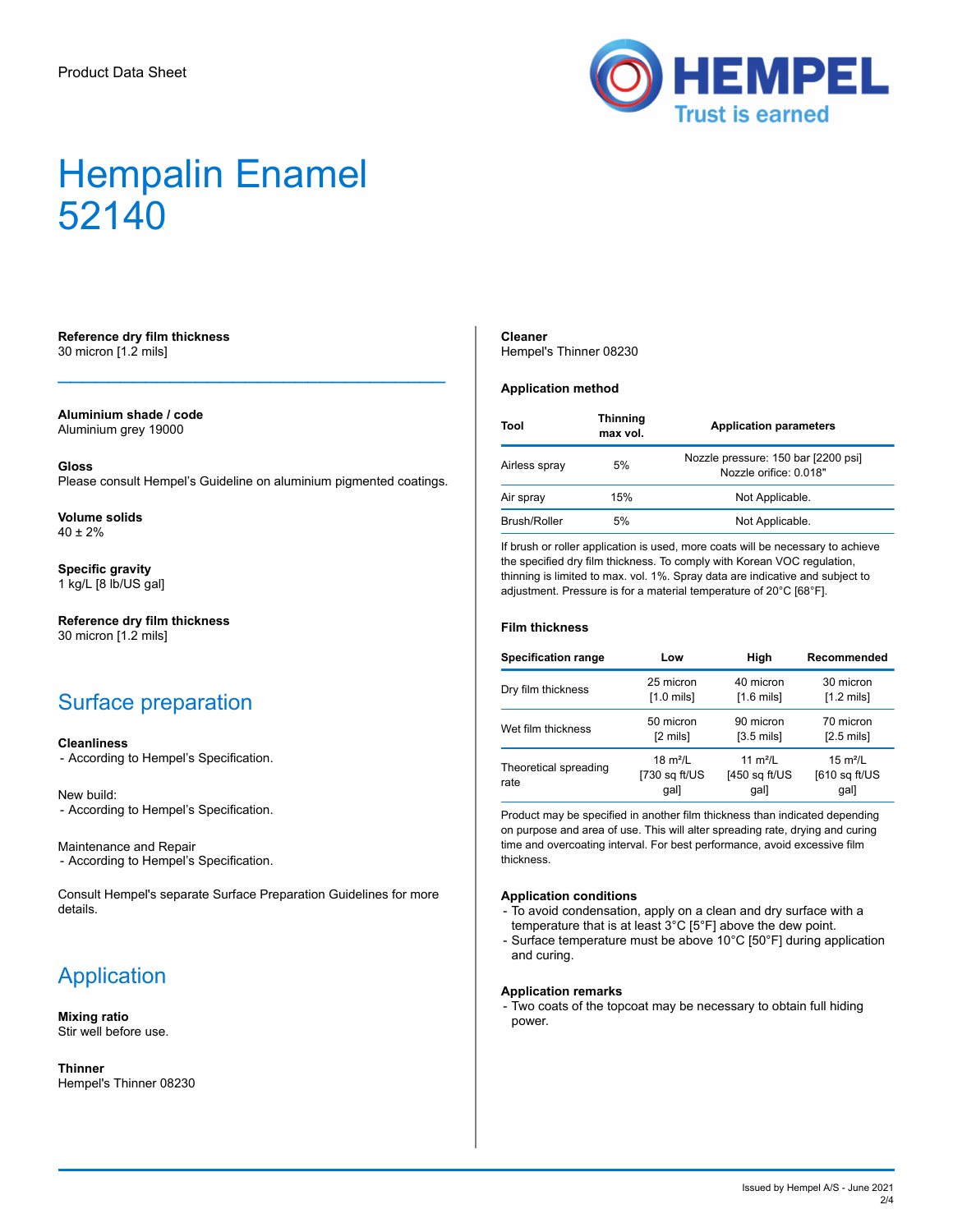

# Drying and overcoating

#### **Product compatibility**

- Previous coat: Recommended product is: Hempalin primer 12050, Hempalin Primer HI-Build 13200, Hempalin Undercoat 42460
- Subsequent coat: None.

#### **Drying time**

| Surface temperature |       | $10^{\circ}$ C<br>[50°F] | $20^{\circ}$ C<br>[68°F] | $30^{\circ}$ C<br>[86°F] | 40°C<br>[104°F] |
|---------------------|-------|--------------------------|--------------------------|--------------------------|-----------------|
| Touch dry           | hours | 6                        |                          |                          | ⅓               |
| Hard dry            | hours | 14                       | 4                        |                          | $1\frac{1}{2}$  |

Determined for dry film thickness 30 micron [1.2 mils] at standard conditions, see Hempel's Explanatory Notes for details.

#### **Overcoating**

Hempel's specification supersedes any guidelines indicated in the overcoating table

| <b>Quality name</b>      |            | $10^{\circ}$ C<br>[50°F] | $20^{\circ}$ C<br>[68°F1 | $30^{\circ}$ C<br>[86°F1 | $40^{\circ}$ C<br>[104°F] |
|--------------------------|------------|--------------------------|--------------------------|--------------------------|---------------------------|
| Atmospheric medium       |            |                          |                          |                          |                           |
| Hempalin Enamel<br>52140 | Min<br>Max | 16 h<br>9 d              | 8 h<br>5 d               | 6 h<br>4 d               | 4 h<br>60 h               |

Overcoating times are indicative for products of the same generic chemistry. Consult Hempel's specification for more information.

#### **Drying conditions**

- To obtain the drying time stated, it is important to maintain sufficient ventilation during application, drying and curing.

#### **Overcoating details**

- If the maximum overcoating interval is exceeded, roughening of the surface is necessary to ensure intercoat adhesion.
- The surface must be dry and clean prior to application.

#### **Other remarks**

- Hempel's Specification supersedes any recommendations given in the Product Data Sheets.

## **Storage**

#### **Shelf life**

| <b>Ambient temperature</b> | $25^{\circ}$ C<br>[77°F] | $35^{\circ}$ C<br>$[95^{\circ}$ F1 |
|----------------------------|--------------------------|------------------------------------|
| Product                    | 60 months                | 36 months                          |

Shelf life from date of production, when stored in original, unopened containers. Thereafter, the product quality must be re-inspected. Always check the best before date or expiry date on the label.

#### **Storage conditions**

- Product must be stored according to local legislation, at maximum 40 °C [104°F], without direct sunlight and protected from rain and snow.
- Must be stored under absolutely dry conditions, protect against seeping humidity.